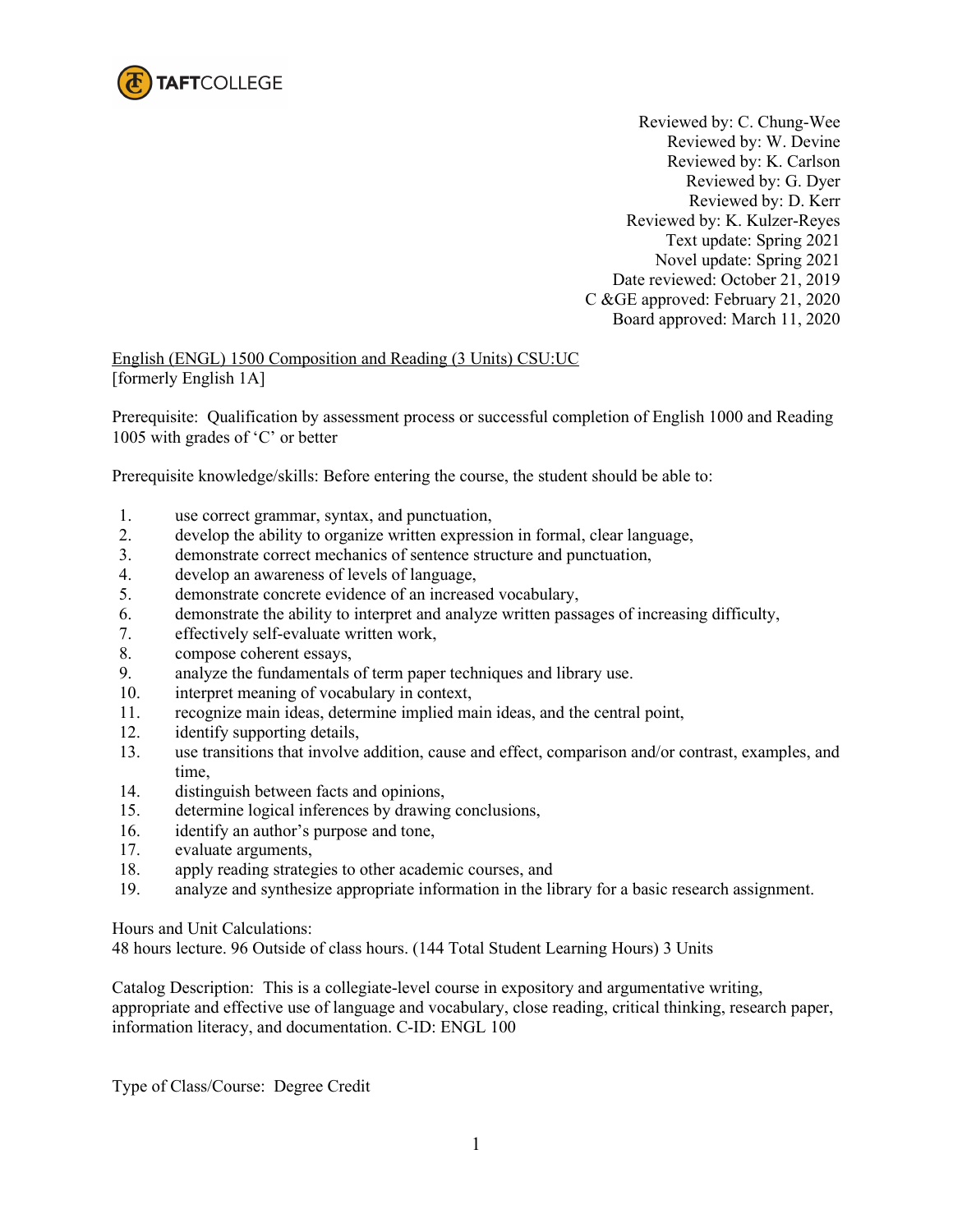

Texts: David, Susan A., et al. *Oxford Handbook of Happiness.* Oxford University Press, 2013.

Huxley, Aldous. *Brave New World.* Harper Perennial Modern Classics, 2004.

Carlson, Kamala, and Jessica Grimes. *Super Sonic Writing Tips: Grammar Cards*. Carlson and Grimes, 2017.

- Bean, John, Virgina A. Chappel, and Alice Gillam. *Reading Rhetorically*. 4<sup>th</sup> ed.: Pearson-Longman, 2013.
- Brandon, Lee and Kelly Brandon. *Paragraphs and Essays with Integrated Readings*. 12<sup>th</sup> ed.: Wadsworth Cengage, 2012.

Burchers, Sam. *Vocabulary Cartoons II*. Punta Gorda: New Monic, 2007.

- Flachmann, Kim, and Michael Flachmann. *The Prose Reader*. 10<sup>th</sup> ed. Upper Saddle River: Prentice-Hall, 2013.
- Graff, Gerald and Cathy Birkenstein. *They Say/I Say: The Moves that Matter in Academic Writing*. 4<sup>th</sup> ed: W.W. Norton, 2018.

Or

The Modern Language Association of America. *MLA Handbook for Writers of Research Papers.*   $7<sup>th</sup>$  ed. 2009. (New Edition?)

Additional Required Materials:

Seligman, Martin E. P. *Flourish.* Atria Books/Free Press, 2012.

Joyce, James. *Dubliners*. New York: Signet, 2007.

Orwell, George. *Animal Farm.* New York: Signet, 1977.

Animal Farm URL: <http://gutenberg.net.au/ebooks01/0100011h.html>

Vonnegut, Kurt Jr. *Slaughterhouse-Five.* New York: Delacorte P-Seymour, 1969.

Krakauer, Jon. *Into Thin Air.* New York: Anchor, 1999.

Skloot, Rebecca. *The Immortal Life of Henrietta Lacks.* New York: Broadway, 2011.

Colombo, Gary, et al. *Rereading America: Cultural Contexts for Critical Thinking and Writing. 11th Ed.* Bedford/St. Martins, 2018.

Silverman, Amy. *My Heart Can't Even Believe it: A Story of Science, Love, and Down Syndrome.* 1<sup>st</sup> ed. Woodbine House. 2016.

Strayed, Cheryl. *Wild: From Lost to Found on the Pacific Crest Trail*. 1st ed., Vintage, 2013.

Course Objectives: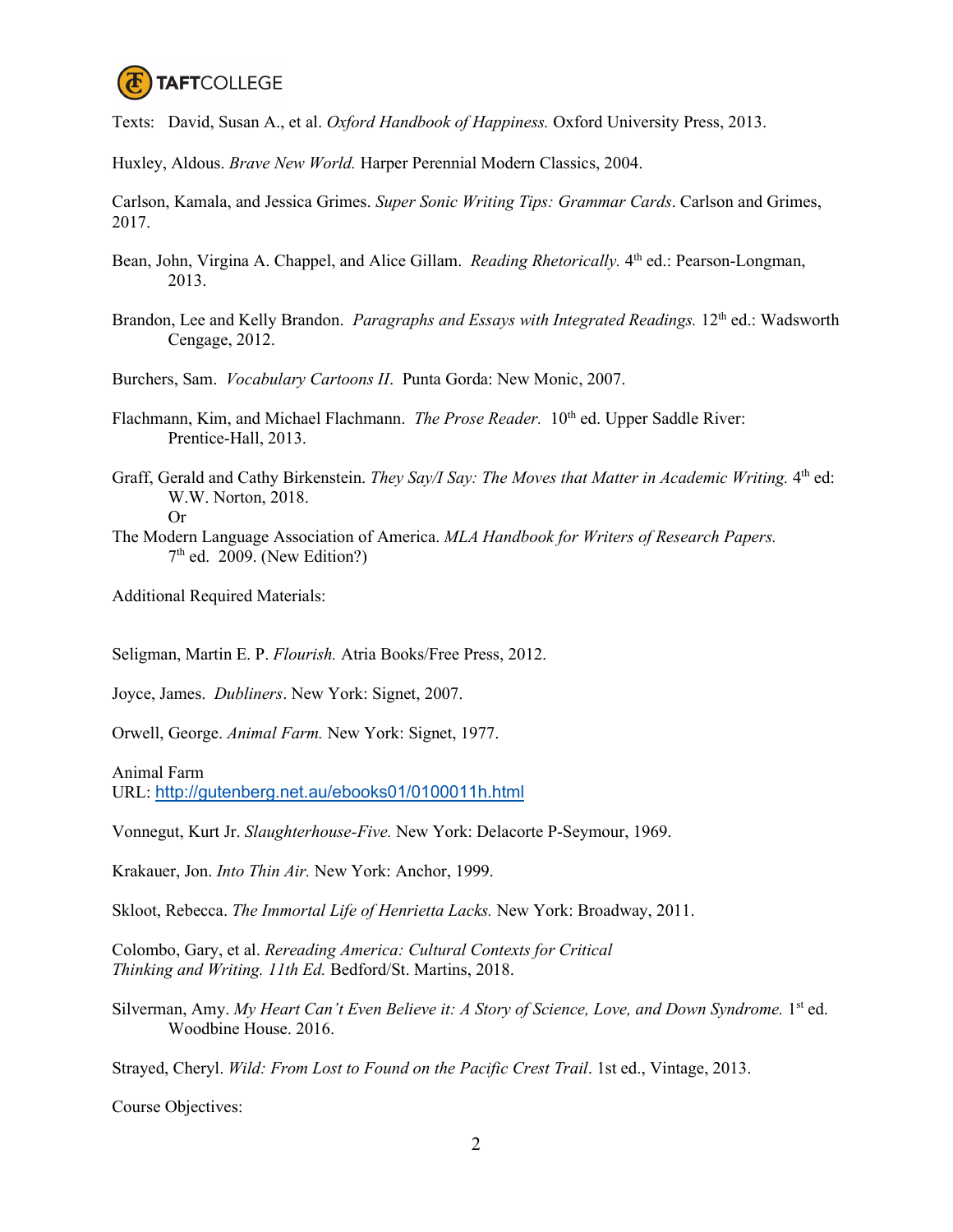

By the end of this course, a successful student will be able to

- 1. Read, analyze, and evaluate a variety of primarily non-fiction texts for content, context, and rhetorical merit with consideration of tone, audience, and purpose,
- 2. Apply a variety of rhetorical strategies in writing unified, well-organized essays with arguable theses and persuasive support,
- 3. Develop varied and flexible strategies for generating, drafting, and revising essays,
- 4. Analyze stylistic choices in their own writing and the writing of others,
- 5. Write timed essays in class exhibiting acceptable college-level control of mechanics, organization, development, and coherence,
- 6. Integrate the ideas of others through paraphrasing, summarizing, and quoting without plagiarism,
- 7. Find, evaluate, analyze, and interpret primary and secondary sources, incorporating them into written essays using appropriate documentation format, and
- 8. Proofread and edit essays for presentation so they exhibit no disruptive errors in English grammar, usage, or punctuation

### Course Scope and Content:

### Unit I Reading

- A. Essays in a variety of rhetorical modes
- B. Annotation of texts
- C. Rhetorical context: audience, purpose, and form
- D. Pathos, ethos, and logos
- E. Publication context
- F. Ideology, worldview, and slant
- G. Tone, diction, and figurative language
- H. Denotation and connotation
- I. Identification and evaluation of claims and evidence

## Unit II Critical Thinking

- A. Claims, premises, evidence
- B. Assumption
- C. Induction and deduction
- D. Logical fallacies
- E. Procatalepsis

## Unit III Information Competency

- A. Types of sources and where to find them
	- 1. Primary and secondary
	- 2. Databases
	- 3. Websites
	- 4. Periodicals
	- 5. Using library catalog
	- 6. Advanced web searches/Boolean operators
	- 7. Refining searches in browsers and databases
- B. Evaluating sources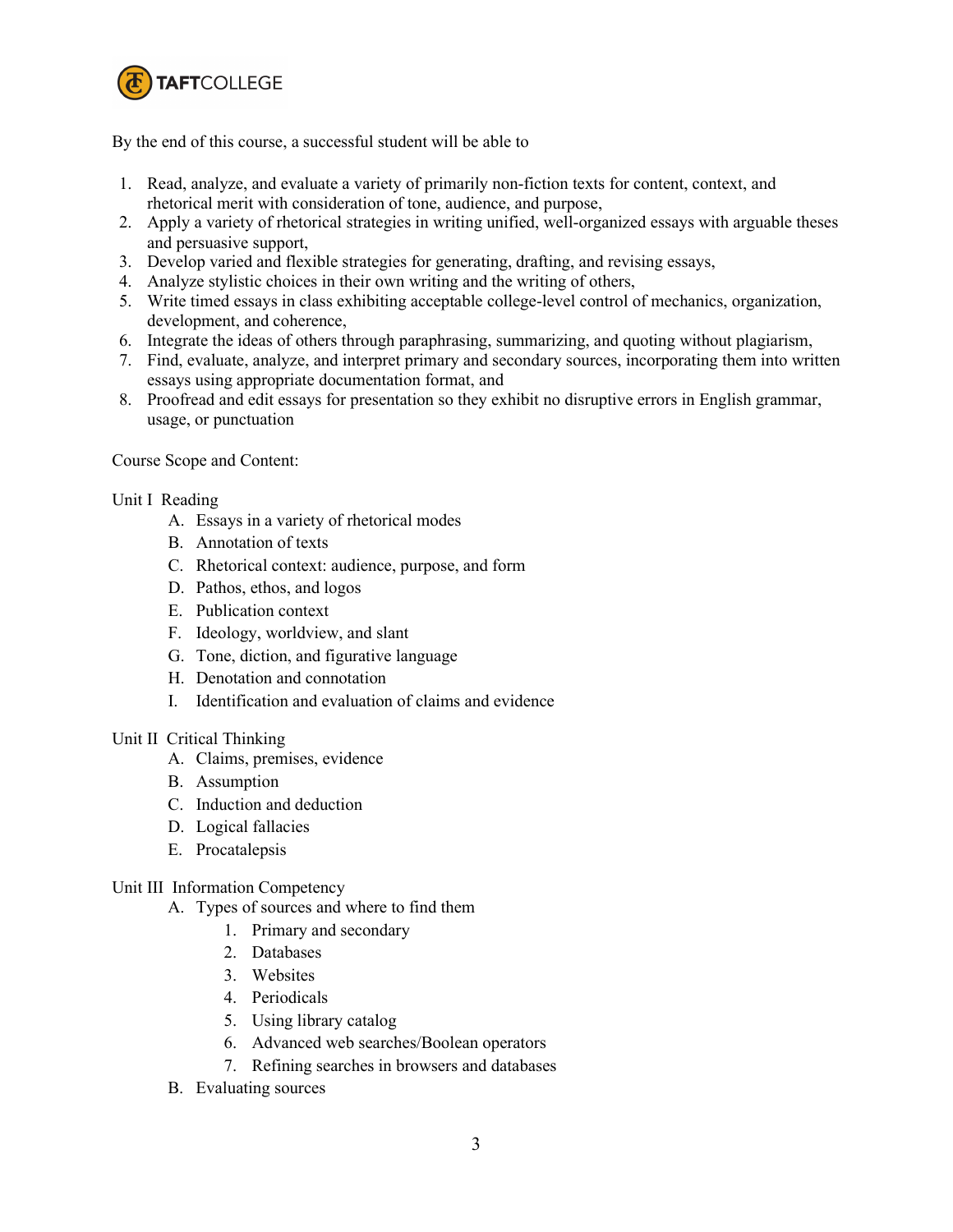

- 1. Publication contexts
- 2. Domain names and what they imply
- 3. Sponsorship and advertisements
- 4. Authorship
- 5. Credibility, relevance, and recency
- 6. Peer review and fact-checking

## Unit IV Synthesizing Research into Writing

- A. Avoiding plagiarism
- B. Direct quotation, paraphrase, and summary
- C. Quotes within quotes, ellipses, brackets, and "qtd. in"
- D. In-text citation
- E. Works Cited Page
- F. Introducing sources
- G. Attributive tags/signal phrases
- H. Selecting appropriate evidence
- I. Analysis of sources
- J. Extending, elaborating on, challenging, and refuting claims of others

# Unit V Writing Essays (process and rhetorical mode essays, cumulatively totaling 6000 words)

- A. Writing process: prewriting, drafting, revision, editing, proofreading
- B. Application of various rhetorical modes, including argument
- C. Use of evidence to support claims
- D. Anticipation of opposing arguments
- E. Awareness of audience
- F. Use of appropriate tone for audience
- G. Use of content and form to achieve purpose
- H. Finding, evaluating, and selecting research
- I. Application of research to support thesis
- J. Written analysis of sources
- K. MLA format, in-text citation, and works cited page

Learning Activities Required Outside of Class:

The students in this class will spend a minimum of 9 hours per week outside of the regular class time: engaged in activities related to the course content, such as reviewing required study materials, completing required reading, performing rhetorical analysis, preparing for quizzes and exercises, and composing essays and research paper.

Methods of Instruction:

- 1. Read, discuss, analyze, and classify essays and other types of written expression, paying particular attention to meaning, structure, and style.
- 2. Write compositions of varying length and complexity, illustrating principles discussed in analysis of reading and using reading assignments as models.
- 3. Discuss meanings and implications of words in context.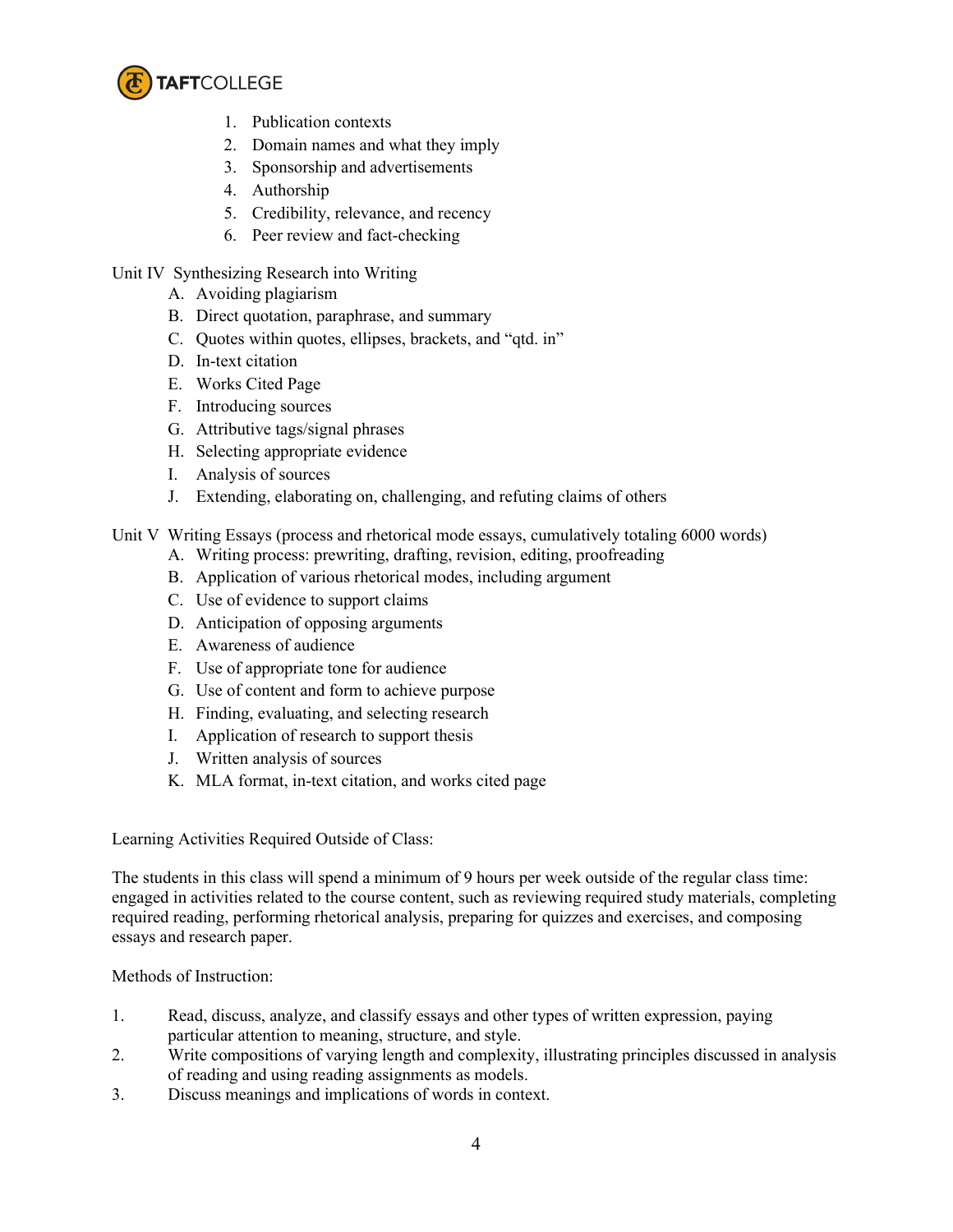

- 4. After lectures and study of techniques of library use, compile a works cited, select quotations, create paraphrases, find answers to specific research questions, and complete preparations for research paper.
- 5. Study the fundamentals of semantics and logic as they pertain to communication and evaluate specific examples of faulty reasoning found in texts, magazines, newspapers, and television.

Methods of Evaluation:

- 1. Substantial writing assignments, including:
	- a. essay exam(s)
	- b. reading report(s)
	- c. other paper(s)  $(6000 \text{ words formal writing})$
	- d. research presentation
- 2. Computational or non-computational critical thinking demonstrations, including:
	- a. exam(s)
	- b. homework problems
	- c. quizzes
	- d. research paper
- 3. Composition Skill demonstrations, including:
	- a. class performance(s)
	- b. performance exam(s)

Supplemental Data:

| TOP Code:                  | 150100: English                   |
|----------------------------|-----------------------------------|
| <b>SAM Priority Code:</b>  | E: Non-Occupational               |
| <b>Distance Education:</b> | Online; Offline                   |
| Funding Agency:            | Y: Not Applicable(funds not used) |
| Program Status:            | 1: Program Applicable             |
| Noncredit Category:        | Y: Not Applicable, Credit Course  |
| Special Class Status:      | N: Course is not a special class  |